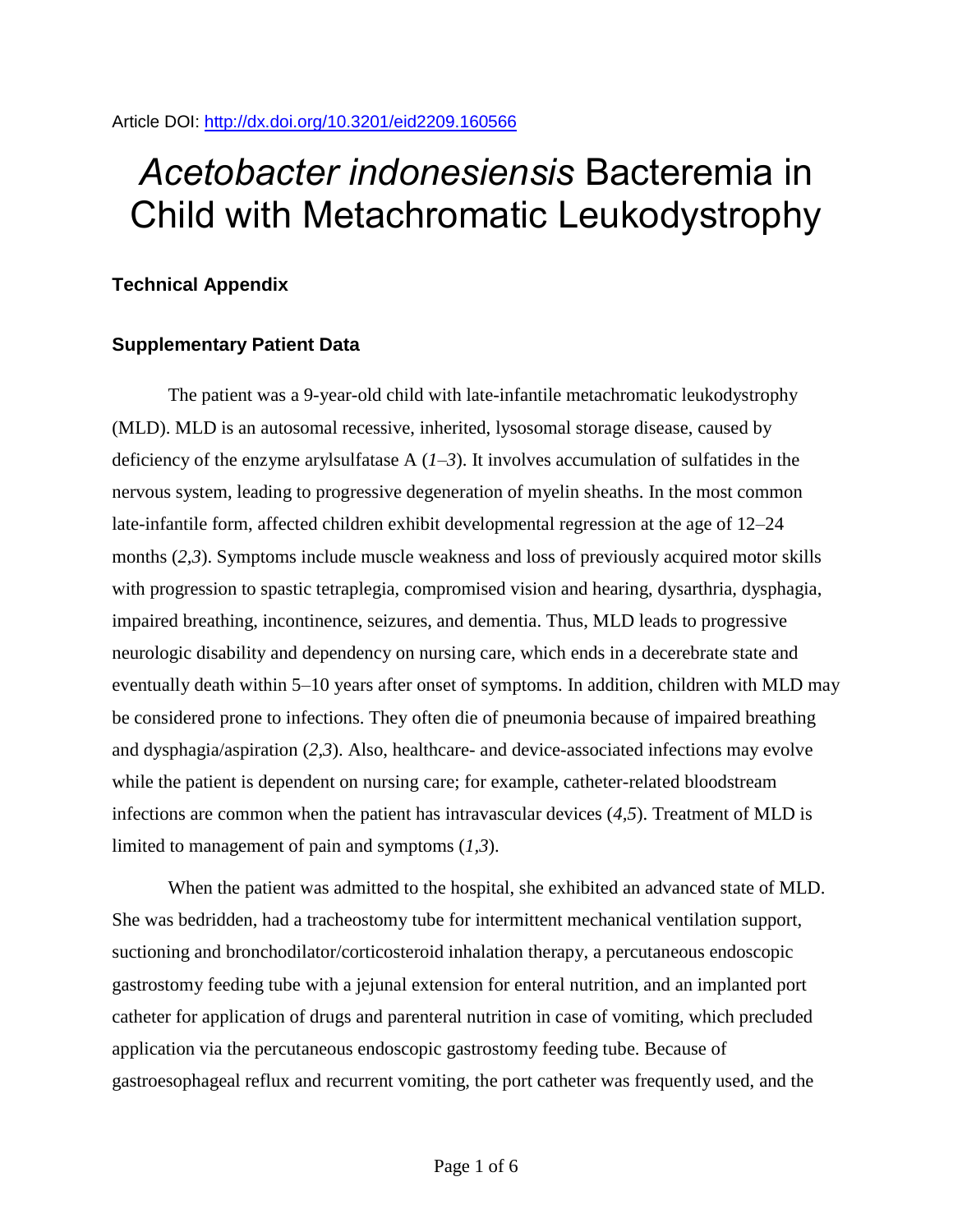patient was admitted for elective fundoplication. She was treated with proton pump inhibitors and antiemetics. In addition, she received muscle relaxants, anticonvulsants, and analgesics because of spasticity and seizures. In the past, she had suffered from recurrent pneumonia, with persistent *Pseudomonas aeruginosa* and *Enterobacteriaceae* colonization of the lung and tracheostomy tube. In the previous 2 months, she had, in addition, experienced recurrent *Candida tropicalis* bloodstream infection, which had been treated with caspofungin and port catheter removal with new port implantation.

As described in the letter, fever and increased C-reactive protein levels developed in the patient on hospital day 3 (Technical Appendix Table 1), most likely because of a port catheter– related bloodstream infection. Further laboratory parameters were normal, apart from a previously known and probably unspecific isolated elevation of gamma-glutamyltransferase (not shown), and physical examination and further diagnostic investigations (e.g., chest x-ray film) revealed no other focus of infection. *Acetobacter indonesiensis* was isolated not only from the blood culture drawn on day 3 from the port but also from the control blood culture drawn on day 10, even though the patient clinically responded to piperacillin/tazobactam and caspofungin treatment (Technical Appendix Table 1). Because of pathogen persistence, a port catheter exchange was recommended, but it was not performed because the patient's discharge was advanced to an earlier time, according to the parents' wish and against medical advice. The initially planned fundoplication was not conducted because of the advanced MLD after discussion of the patient case at the Clinical Ethics Committee.

### **Results of Microbiological Analyses**

The blood culture drawn from the port catheter on day 3 of the hospital stay flagged positive after 72 hours of incubation. Gram stain revealed pleomorphic, mostly gram-negative rods, and subculture at 37°C and 5% CO<sup>2</sup> yielded growth of very small colonies on Columbia sheep blood agar and chocolate agar, but not on MacConkey agar (Technical Appendix Figure 1).

Species identification of the catalase-positive, oxidase-negative bacteria could not be achieved using matrix-assisted laser desorption/ionization (MALDI-TOF) mass spectrometry. Thus, partial sequencing of the 16S rRNA gene was performed by using primers established by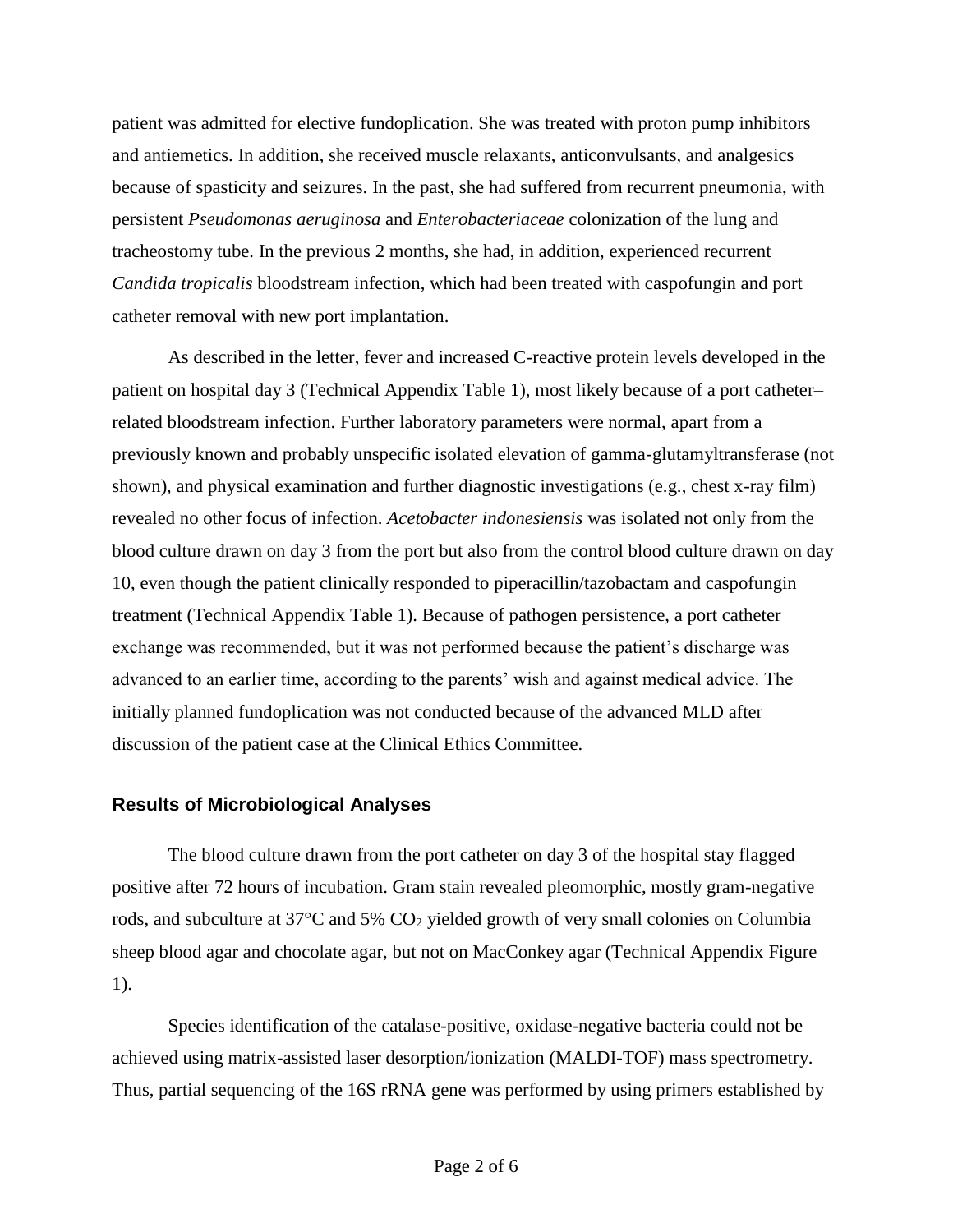the Bund/Länder-Arbeitsgemeinschaft Gentechnik (LAG), Germany (16S-fw: GAA GAG TTT GAT CAT GGC TCA G; 16S-rev: ACG ACA GCC ATG CAG CAC CT). The sequence of our isolate has been deposited in GenBank (under accession no. KU976968), and it matched those of *A. indonesiensis* isolates deposited in the GenBank database (99.8% identity). 16S rDNA-based phylogeny confirmed affiliation to the species *A. indonesiensis* (Technical Appendix Figure 2).

Antimicrobial susceptibility testing was done by disk diffusion; devices for automated susceptibility testing were not used because of the slow pathogen growth. Zones of inhibition were merely detected for imipenem, meropenem, fosfomycin, and tigecycline (Technical Appendix Table 2). Interpretation of results (susceptible/intermediate/resistant) was not done because breakpoints for *Acetobacter* spp. are not available in the recommendations of the European Committee on Antimicrobial Susceptibility Testing (EUCAST).

### **References**

- 1. Biffi A, Lucchini G, Rovelli A, Sessa M. Metachromatic leukodystrophy: an overview of current and prospective treatments. Bone Marrow Transplant. 2008;42(Suppl 2):S2–6. [PubMed](http://www.ncbi.nlm.nih.gov/entrez/query.fcgi?cmd=Retrieve&db=PubMed&list_uids=18978739&dopt=Abstract) <http://dx.doi.org/10.1038/bmt.2008.275>
- 2. Fluharty AL. Arylsulfatase A Deficiency. In: Pagon RA, Adam MP, Ardinger HH, Wallace SE, Amemiya A, Bean LJH, et al., editors. GeneReviews® [Internet]. Seattle (WA): University of Washington, Seattle; 1993-2015.; 2006 May 30 [updated 2014 Feb 6].
- 3. van Rappard DF, Boelens JJ, Wolf NI. Metachromatic leukodystrophy: Disease spectrum and approaches for treatment. Best Pract Res Clin Endocrinol Metab. 2015;29:261–73. [PubMed](http://www.ncbi.nlm.nih.gov/entrez/query.fcgi?cmd=Retrieve&db=PubMed&list_uids=25987178&dopt=Abstract) <http://dx.doi.org/10.1016/j.beem.2014.10.001>
- 4. Mermel LA, Allon M, Bouza E, Craven DE, Flynn P, O'Grady NP, et al. Clinical practice guidelines for the diagnosis and management of intravascular catheter-related infection: 2009 Update by the Infectious Diseases Society of America. Clin Infect Dis. 2009;49:1–45. [PubMed](http://www.ncbi.nlm.nih.gov/entrez/query.fcgi?cmd=Retrieve&db=PubMed&list_uids=19489710&dopt=Abstract) <http://dx.doi.org/10.1086/599376>
- 5. Mirijello A, Impagnatiello M, Zaccone V, Ventura G, Pompa L, Addolorato G, et al.; Internal Medicine Sepsis Study Group. Catheter-related bloodstream infections by opportunistic pathogens in immunocompromised hosts. Eur Rev Med Pharmacol Sci. 2015;19:2440–5. [PubMed](http://www.ncbi.nlm.nih.gov/entrez/query.fcgi?cmd=Retrieve&db=PubMed&list_uids=26214780&dopt=Abstract)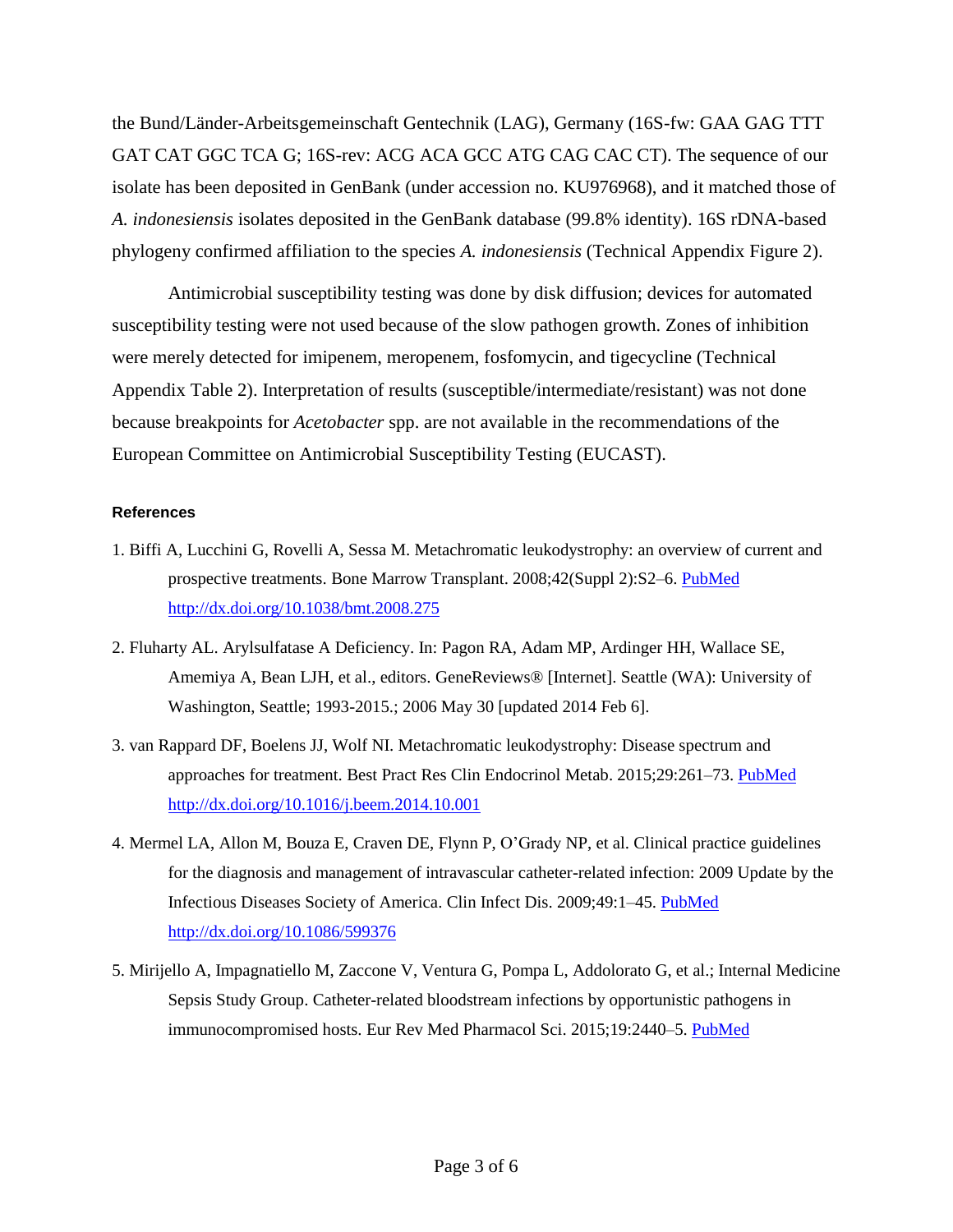- 6. Flandrois JP, Perrière G, Gouy M. leBIBIQBPP: a set of databases and a webtool for automatic phylogenetic analysis of prokaryotic sequences. BMC Bioinformatics. 2015;16:251. [PubMed](http://www.ncbi.nlm.nih.gov/entrez/query.fcgi?cmd=Retrieve&db=PubMed&list_uids=26264559&dopt=Abstract) <http://dx.doi.org/10.1186/s12859-015-0692-z>
- 7. Gouy M, Guindon S, Gascuel O. SeaView version 4: A multiplatform graphical user interface for sequence alignment and phylogenetic tree building. Mol Biol Evol. 2010;27:221–4. [PubMed](http://www.ncbi.nlm.nih.gov/entrez/query.fcgi?cmd=Retrieve&db=PubMed&list_uids=19854763&dopt=Abstract) <http://dx.doi.org/10.1093/molbev/msp259>

**Technical Appendix Table 1.** Selected results of blood laboratory testing and temperature measurement at admission (day 1), at blood culture positivity (days 3 and 10) and a few days before discharge (day 14)<sup>\*</sup>

|                            |              | Patient's result |                   |                |               |
|----------------------------|--------------|------------------|-------------------|----------------|---------------|
|                            |              |                  | Day 3 (drawn      | Day 10 (drawn  | Day 14 (drawn |
| Parameter (unit)           | Reference    | Day              | from port)        | from port)     | peripherally) |
| <b>Blood culture</b>       | Neg.         | <b>NA</b>        | Pos.              | Pos.           | Neg.          |
| Body temperature (°C)      | $<$ 37.0     | 36.1             | $39.5$ 1          | 39.0 $^$       | 37.3          |
| Leucocytes $(10^3/\mu L)$  | $4.8 - 12.0$ | 12.4             | 5.4               | 12.6           | 12.1          |
| C-reactive protein (mg/dL) | < 0.5        | 0.1              | $30.5$ $\uparrow$ | 4.6 $\uparrow$ | $0.5\,$       |

 $N/A$ , not applicable; neg., negative; pos., positive;  $\uparrow$ , increased.

Pathologic/changed values are marked by arrows.

#### **Technical Appendix Table 2**. Results of antimicrobial susceptibility testing done by disk diffusion

| Antimicrobial agent            | Disk content $(\mu q)$ | Zone diameter (mm) |  |
|--------------------------------|------------------------|--------------------|--|
| Ampicillin                     | 10                     |                    |  |
| Piperacillin/tazobactam        | 30/6                   |                    |  |
| Cefotaxime                     | 5                      |                    |  |
| Ceftazidime                    | 10                     | b                  |  |
| Imipenem                       | 10                     | 18                 |  |
| Meropenem                      | 10                     | 12                 |  |
| Ertapenem                      | 10                     | 6                  |  |
| Fosfomycin/glucose 6-phosphate | 50/50                  | 19                 |  |
| Gentamicin                     | 10                     |                    |  |
| Trimethoprim/sulfamethoxazole  | 1.25/23.75             |                    |  |
| Tigecycline                    | 15                     | 15                 |  |
| Ciprofloxacin                  |                        | 6                  |  |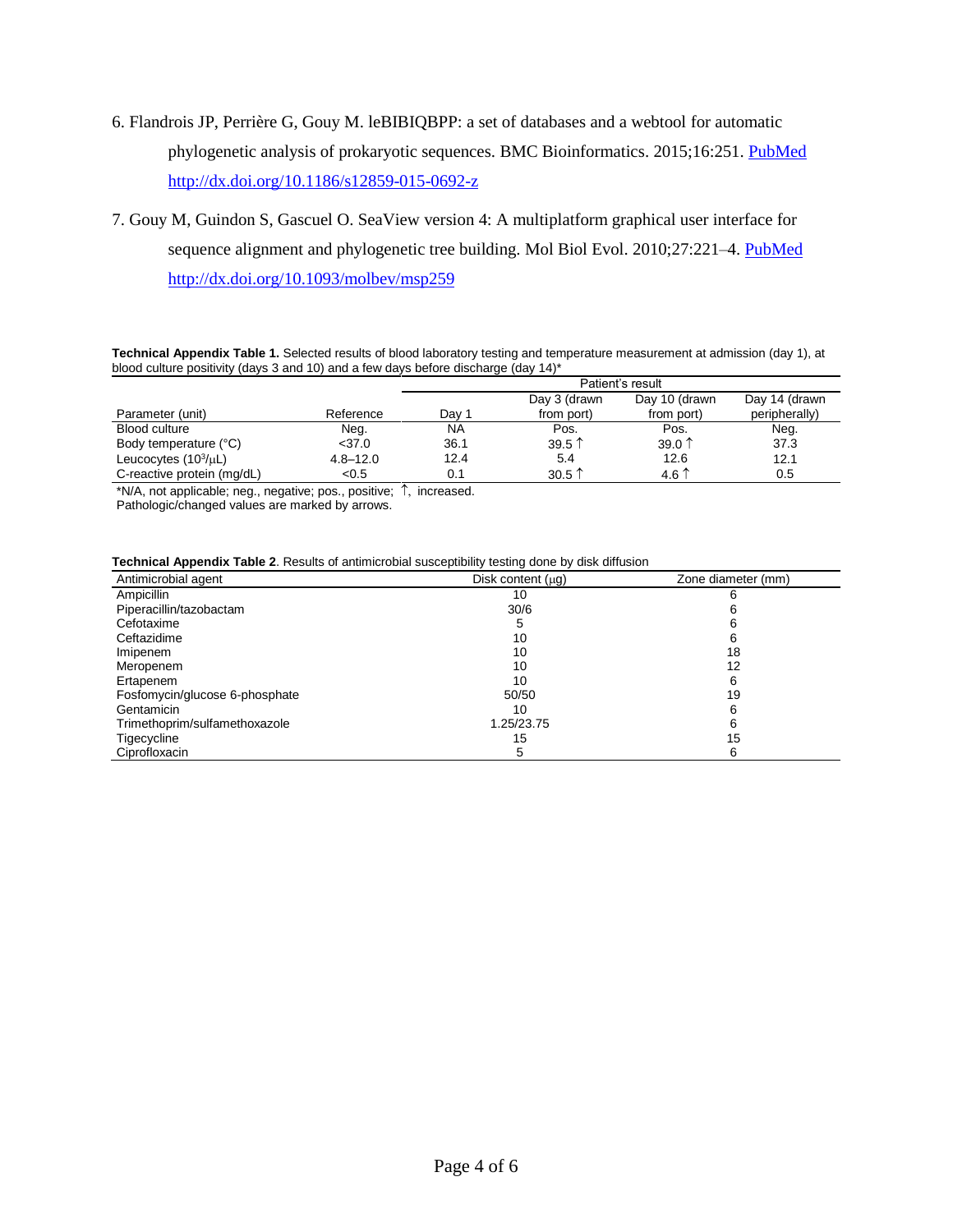

**Technical Appendix Figure 1**. *Acetobacter indonesiensis* grown on Columbia agar with 5% sheep blood after 48 h incubation (A). For better demonstration of colony morphologic features, we show 2.5-fold enlarged image sections of photos taken after 2 days (B) and 6 days (C).